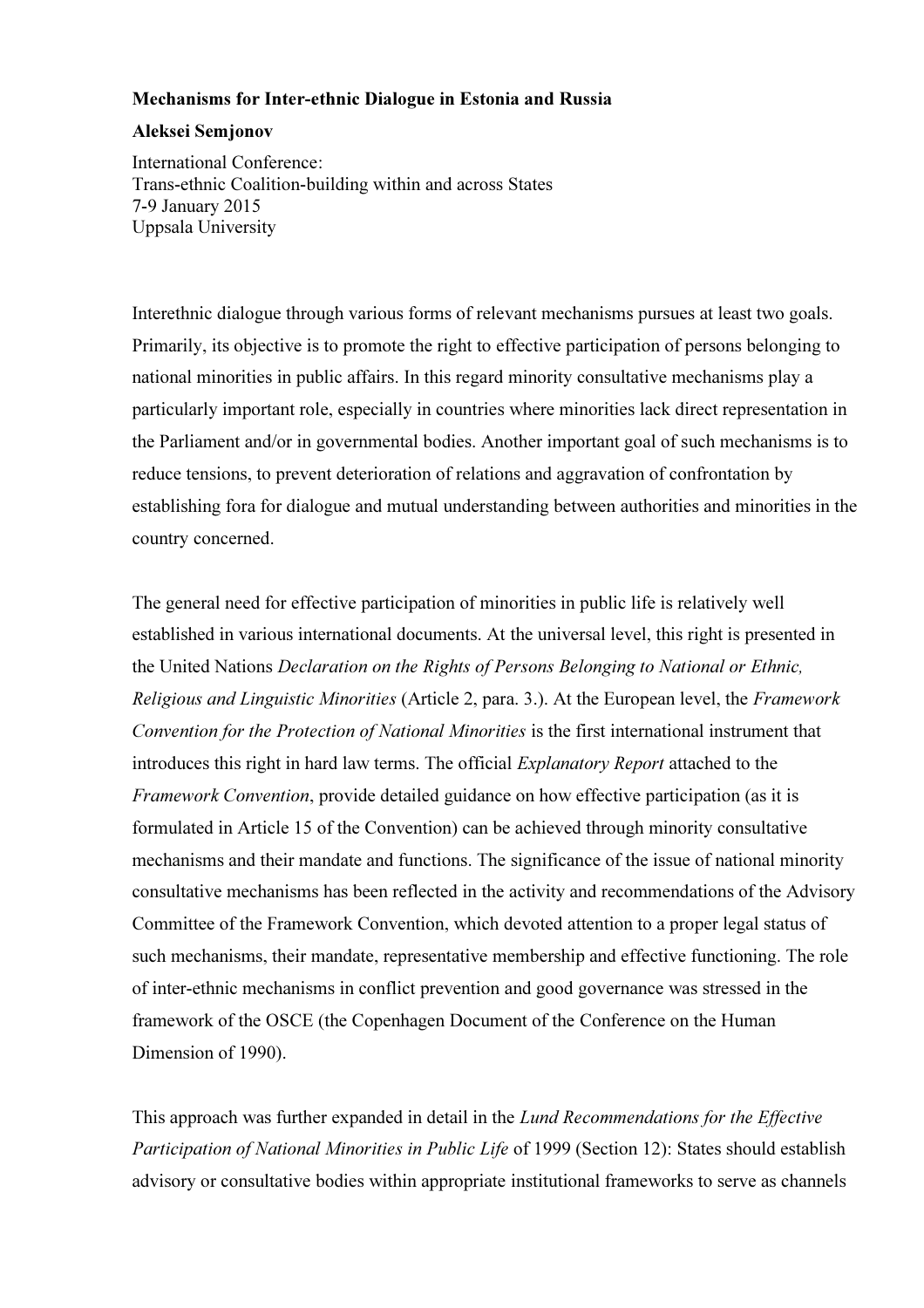for dialogue between governmental authorities and national minorities<sup>1</sup>. One of the principal authors of the Lund Recommendations, John Packer, notes: "The fundamental logic of the Lund recommendations is drawn from the evolving notion of 'good governance' and the principle of subsidiarity. Specifically, the notion of good governance may be summarised in the idea that government should reflect 'the will of the people' – meaning the whole population so far as practicable". He continues further: "This general notion of governance is to be guided by the principle of subsidiarity which requires that decisions be taken as close as possible to those directly affected, preferably by themselves".<sup>2</sup>

Certain conceptual notes have to be done before I describe my practical experience in detail.

First, dialogue between representatives of civil society and the authorities is insufficient in most of recently established democracies. There is often lack of consultative/co-ordination mechanisms, such as public councils, roundtables, or centres for ethnic accord both at the national and federal level and in the regions. Second, local public institutions lack awareness of interethnic minority issues. Integration policies are uncommon and/or seldom implemented, especially at local level. Finally, the capacity of ethnic minority NGOs in negotiation skills, conflict prevention and resolution is often insufficient, and the same is true with regard to public administration.

Nevertheless, common ground for mutual cooperation can be found. As a rule, all the sides (majority and minority members; officials and NGOs; ethnic leaders; etc) declare their adherence to build up a democratic civil society. Let us assume, without prejudice, that in most cases this aspiration is sincere. Thus we could identify, at least, one common goal, and even common value, which is shared by everybody. This in itself is a sufficient starting point for a dialogue. Therefore, we may presume that the source of conflict (or, in softer terms – for disharmony and mistrust) is the different understanding of the nature of ways toward achieving this aim.

First of all, it refers to the understanding of what is democracy. As a rule, particularly in newly established nation-states and respective societies, it associates with majority rule, through the legitimization of majority interests. Minority opinions and interests are usually ignored. Naturally, such situation leads to spontaneous protest from minority side, and is perceived by

 $\overline{a}$ 

<sup>&</sup>lt;sup>1</sup> The Lund Recommendations were prepared by the group of outstanding experts in the field of minority rights by the initiative of the OSCE High Commissioner on National Minorities (HCNM)

<sup>&</sup>lt;sup>2</sup> J. Packer, 'The origin and nature of the Lund Recommendations', in *Helsinki Monitor*, 2000, no. 4, p.39.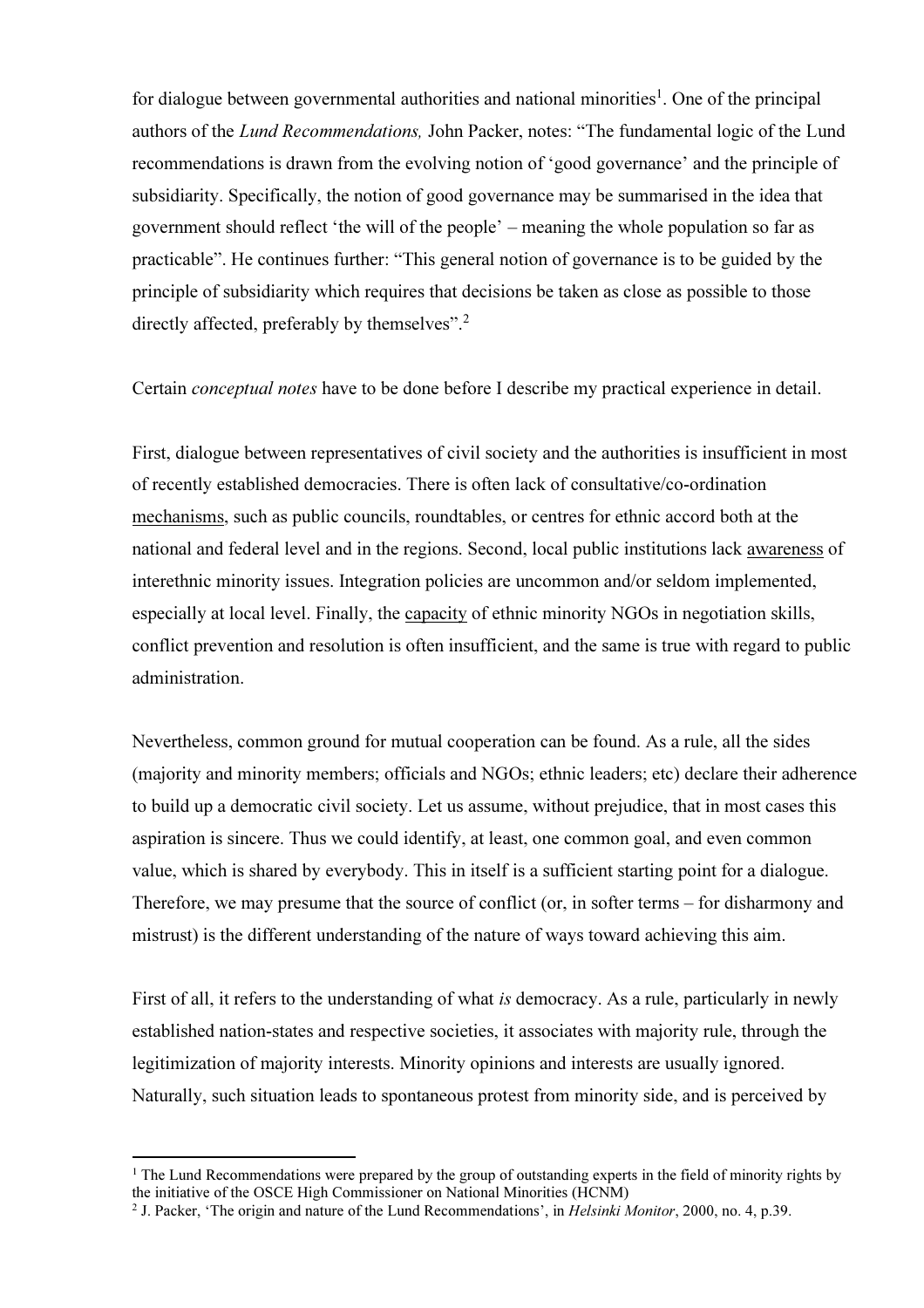minorities as the tyranny of the majority. Minority members, most likely by intuition, strive for the realization of a modern model of democracy rule, i.e. democracy of participation.

Another possible reason for mutual misunderstanding is inadequate realization of interests, both interests of "others" ("alien group") but also of one's own interests. The most common case is when majority interests are perceived as interests of the State or society as a whole, whilst legitimate interests of other groups are not taken into consideration. Similarly, minority leaders often incline to pursue the immediate satisfaction of their group interests (as they understand them) while ignore the general political situation and/or public readiness to accept their demands. Another common case is when minority groups and its leaders pursue situational aims; strive for local goals, thus overview substantial problems of the society and strategic objectives of minority groups.

### Presidential Roundtable on Minorities, Estonia

In 1993 upon the initiative of the Representative Assembly (the umbrella organization of Russian NGOs), and after several months of intensive informal meetings and disputes, the President of Estonia finally convened a Roundtable on Minorities on 10 July 1993 (hereafter- RT). The OSCE Mission to Estonia also took an active part in drafting the statutes of the RT. According to the Statutes, the RT would be a standing conference of representatives of ethnic minorities and stateless persons residing in Estonia and of political parties. Its goal would be to promote stability, dialogue and mutual understanding between different population groups. Initially the RT was comprised of three sides: 1) five members of Estonian Parliament; 2) five members of the Representative Assembly; and 3) five representatives of the Nationalities Forum (also the umbrella organization of smaller minorities' culture associations). The OSCE Mission was invited to participate at the RT sessions as an observer. Embassies of the EU states in Estonia also expressed strong support for the Body and even provided significant financial assistance.

During the next years the RT tried to expand on this achievement. The RT developed additional recommendations concerning more specific issues, as well as invited observers and experts from different ethnic and social groups of the society to attend its meeting. The working atmosphere of the RT has also gradually improved, from one characterised by mostly declarative statements and lack of mutual understanding towards creating more constructive and even friendly environment. Most of the RT decisions and recommendations were adopted by consensus.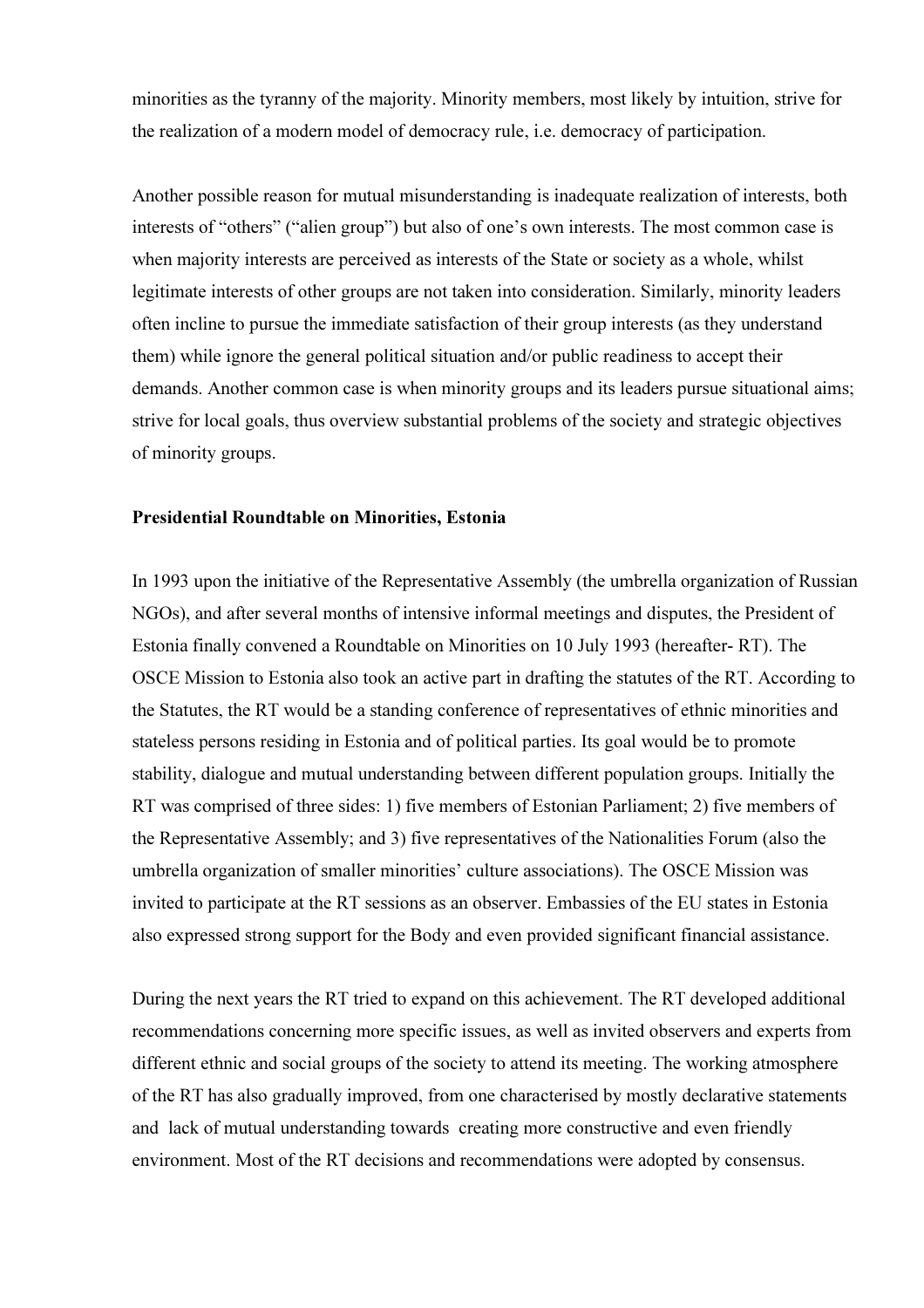Gradually, however, the RT began to face problems, which might be considered typical for such advisory bodies. The RT achieved legitimacy and reputation through its own efforts and through the skills and dedication of its key supporters. However, being primarily a forum for dialogue, the RT by definition could not solve any problem; this could only be done outside the session room. So the question whether the RT was able to reach its main purpose – to improve governance and legislative policy – remains open. While at international fora Estonian government officials referred to the RT as a proof of the existence of successful mechanism for the resolution of minority problems, in Estonian domestic political life this mechanism was, frankly speaking, under-utilised. Both branches of power, the government and the Parliament, accept the RT's recommendations only occasionally, if ever.

In 2006, the new President, Toomas Hendrik Ilves, came to the office. One could hardly mention minority-majority substantive dialogue in his political agenda. And one of his first steps after inauguration was a decision not to continue cooperation with the RT. Symptomatically, members of the RT received this notification signed by one of the president's advisors, and without any expression of gratitude for long-termed collaboration. Next year, when sharp disputes around the so-called "Bronze soldier" arose, the urgent necessity of such dialogue mechanism became evident. Individual attempts to create *ad hoc* roundtables made by various actors, including Tallinn City Council, had the character of improvisation and could not be successful. The process ended up with mass protests by Russian public, police brutality and street riots.

## Roundtable and Inter-Ethnic Council in Russian regions (Tacis project)

Tacis project "Promotion of tolerance and improving inter-ethnic relations, Russia" was implemented in two so-called "pilot regions" – Chuvash Republic and Stavropol Krai in the North Caucasus. For technical reasons, in Stavropol Krai the RT had to be established in one special region, Kavkazskie Mineralnye Vody (KMV), which had clear spatial locality and was ethnically highly heterogeneous. During consultations with interested parties, the decision was made to start the process by organizing two local workshops. These events, titled "Stability through dialogue", were held consecutively in both pilot regions. Ethnic minority leaders, representatives of the President of Chuvash Republic and Administration of KMV region, as well as of municipal administrations and independent experts/scholars participated in these events. The principal objective of the meetings was to present advantages of stable standing dialogue mechanisms against sporadic and infrequent events and to determine principles of cooperation between ethnic and human rights NGOs and the administration of different levels, as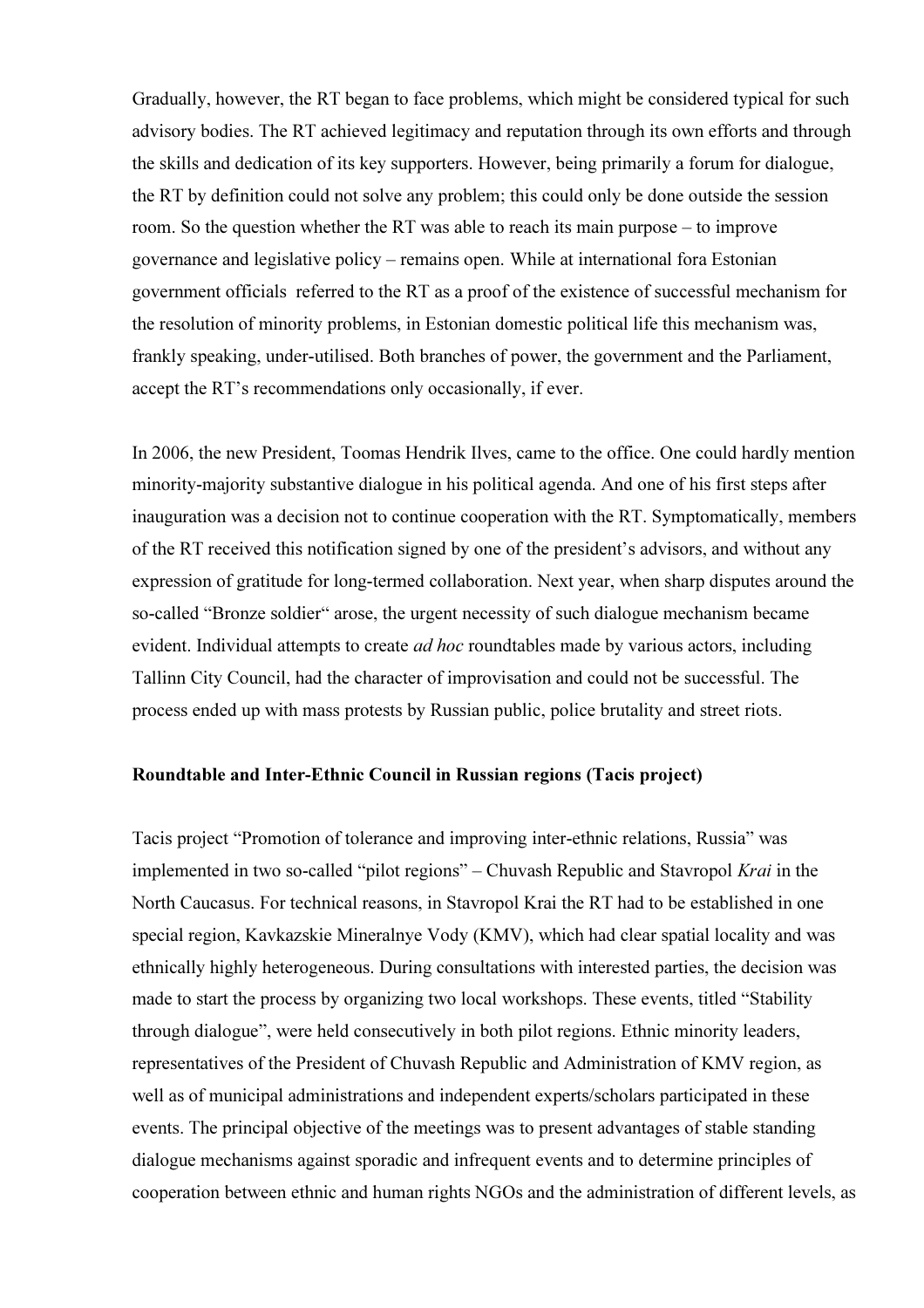well as forms and methods of such cooperation. In both regions it was decided that initiative groups would make appropriate appeals to the President/Governor and to propose that a Roundtable/Council be convened.

Still, several officials in both regions expressed quite similar cautious approach toward a proposed new mechanism. Primarily in the sense that such new body should not substitute for, or even duplicate already existing forms of interethnic collaboration – in particular, interethnic councils at local/municipal level, or councils of elders (soviet stareishin). Another apprehension expressed by some officials related to their attitude that open and direct discussion on interethnic problems others than pure "folklore" issues would lead to mutual misunderstanding in the society and to the growth of tension, thus creating problems instead of resolving them.

However, quite often the main obstacle for a dialogue was not the stand of governmental bodies, but rather relative weakness and poor organizational capacity of civil society in the region. NGOs and ethno-cultural societies needed support and assistance in order to develop a process of self-organisation and become a reliable partner for public authorities. In the opinion of many participants, the setting up of a Roundtable on interethnic issues might represent a major step in this direction.

Be that as it may, the process developed successfully. The constituent meetings of the RT on interethnic relations were held in Pyatigorsk (KMV) on 24 November 2003 and in Cheboksary (Chuvash Republic) on 27 November 2003. After long and vivid discussion, the great majority of participants voted for the decision to establish RTs. The working groups were founded for further elaboration of the Statute to include the comments and amendments made at the meeting, and for the preparation of the procedural code of RTs.

The organizational efforts and negotiations with officials continued for several months, and the formal orders were signed in February 2004 in both regions. The Chuvash Interethnic Council would conduct its activity under Presidential Administration (as was planned from the very beginning) and Pyatigorsk Roundtable under regional (KMV) administration respectively. This option has obviously improved the prestige and public significance of the Bodies.

### Practical observations and conclusions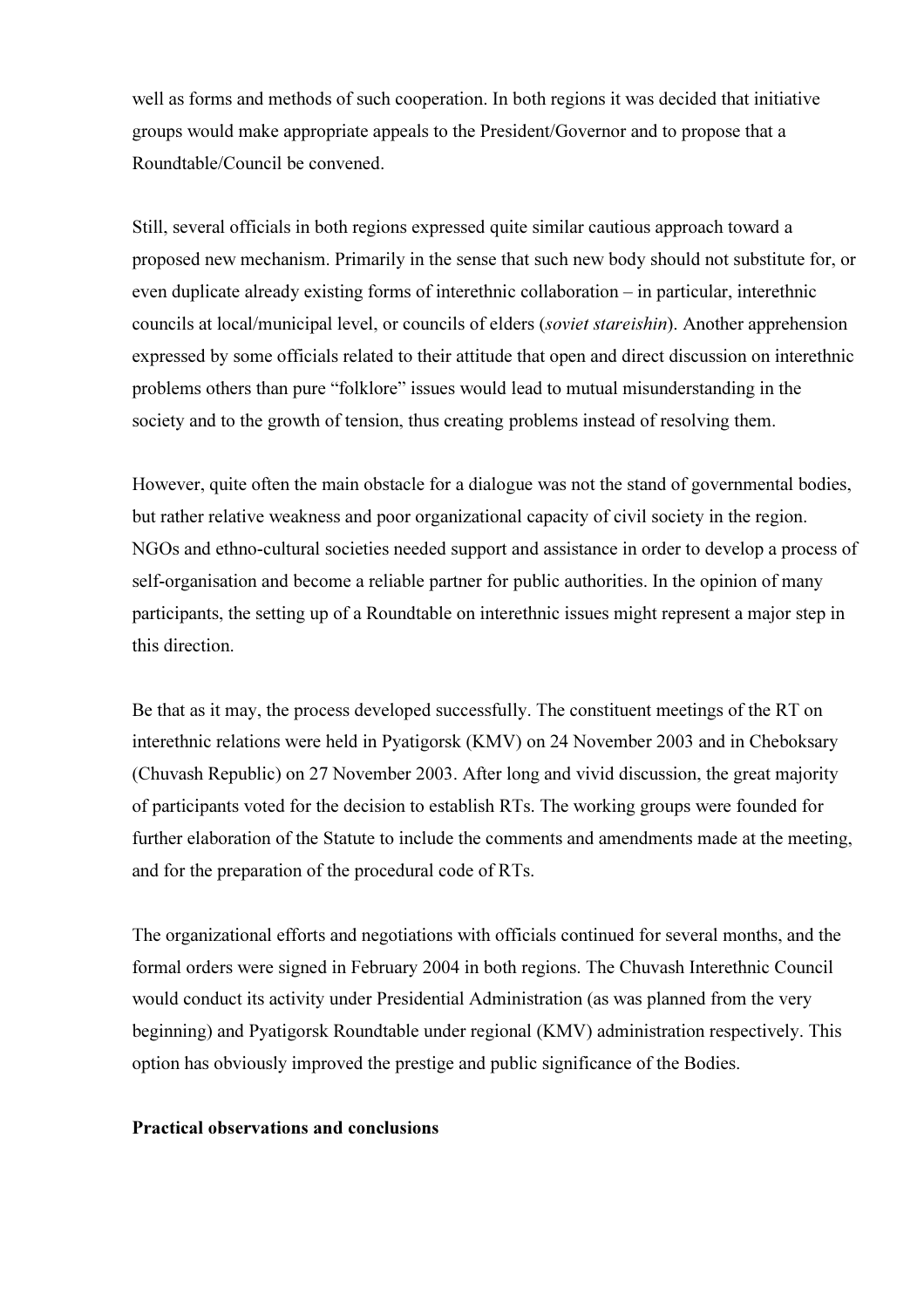Attitudes toward RTs (and toward dialogue in general) from the side of officials is determined by a number of factors and circumstances. The presence of political will is evident; but this will, for its part, may be caused by various factors, and positive attitude may not be fully internalised. In Estonia, the decision to create a RT and take part in its activity was made under strong international influence (first of all, by the OSCE Mission), as well as by the desire of the Estonian political elite to demonstrate its adherence to European values and readiness to follow European "rules of the game". Such factors played a crucial role particularly in 1995-2004, i.e. in the process of joining European structures. Perhaps it is not surprisingly that after successful acceding the EU the interest of Estonian officials in the dialogue with minorities (and accordingly in the RT) has obviously decreased.

In Russian regions such motives were less important. Local authorities, however, were motivated to answer the appeal by President Putin "to pay attention" to the needs of civil society and to include public representatives in the discussion on vital society problems. This approach was realised through the establishment of the so-called "Public Chamber". However, the power system in Russia remained highly centralised, and hence these authorities had certain concerns that the establishment of permanent mechanisms on interethnic cooperation could decrease their level of authority and power, their responsibility.

The reluctance of public administration is another problem. For some officials, a mere fact of creation of a consultative body makes them to think that they have fulfilled their duties to the minority population.

With regard to Estonian Presidential RT and respective councils in Russia, officials' participation was similarly problematic. They tended to avoid discussion on substantial and vital problems; during the discussion they preferred to reiterate official arguments and positions ("to follow the general line" in old good Soviet style). Often, it was extremely difficult to provide their mere presence at the session: They were permanently "busy", they had another "urgent" work to do, another "important" meetings, etc.

Defining clear legal basis for a forum for dialogue is a specific problem as well. Independent advisory bodies, whose recommendations and resolutions have non-binding character, are quite uncommon in the post-totalitarian world, and this is a problem for Russia as well as for Estonia or, say, Latvia. There is no visible bureaucratic profit from the participation in a dialogue activity; neither this is an exact obligation of an official to be well prepared for discussions. The